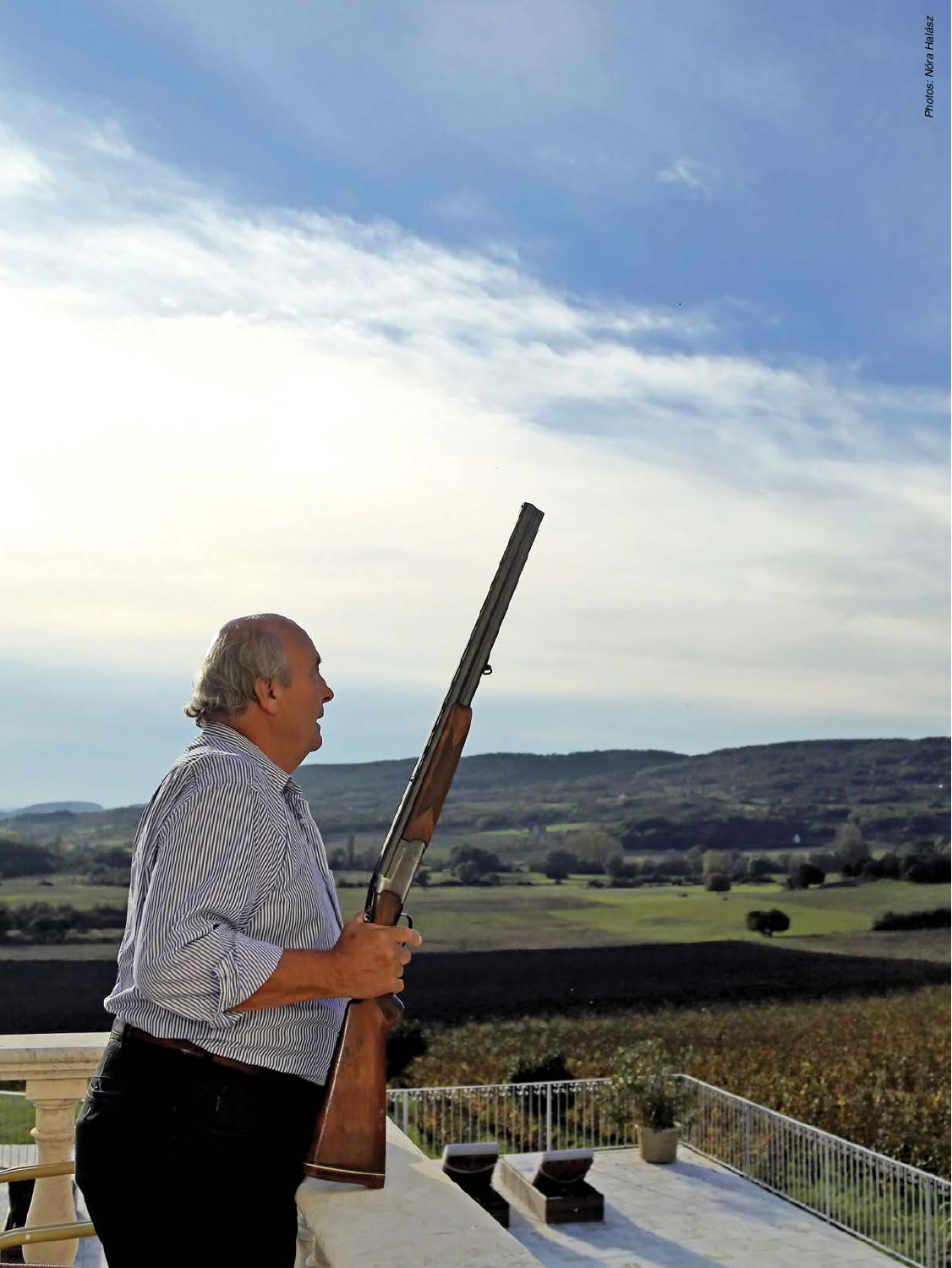**Portrait: wine maker, pianist and man of the world Michael Liszkay**

"No time for modesty"

**If someone really defines the word cosmopolitan, it must be Michael (Mihály) Liszkay. If that's not enough, he is also an artist of life par excellence. The word artist is especially exact in his case, because in his younger years he worked as a pianist and travelled half the world. Today he owns a winery and an upscale hotel in the Káli basin, north of Balaton, a place that is also referred to as the "Hungarian Toscana".** 

## **Peter Bognar**

**M** ichael Liszkay is sitting on the terrace of his estate and telling his story. The landthe terrace of his estate and scape in the background must be one of the most beautiful in the country: the breath-taking Káli basin. Some buzzards circling high in the sky are screeching. Suddenly a flock of starlings appears. They are the enemy

of the winemaker because the gluttonous birds sometimes come by the thousand and can cause great damage to the grapes. Liszkay quickly disappears into the house, returns with a shotgun and fires a couple of deafening shots. This is the only way to scare them away. The flock was a vanguard, Liszkay says.

It's not a coincidence that he has experience with weapons. Liszkay used to live in British Columbia for a long time and in the vast Canadian Rocky Mountains he developed a passion for hunting. What was he doing there? He managed the gigantic estate of the wealthy Reichmann brothers from Toronto. A hotel, a golf course, around 5,000 cows and 200 horses, lakes, cross-country ski trails and a small airport were all part of the estate. Later he moved to Vancouver, where he specialised in attracting Asian investors into the country. è

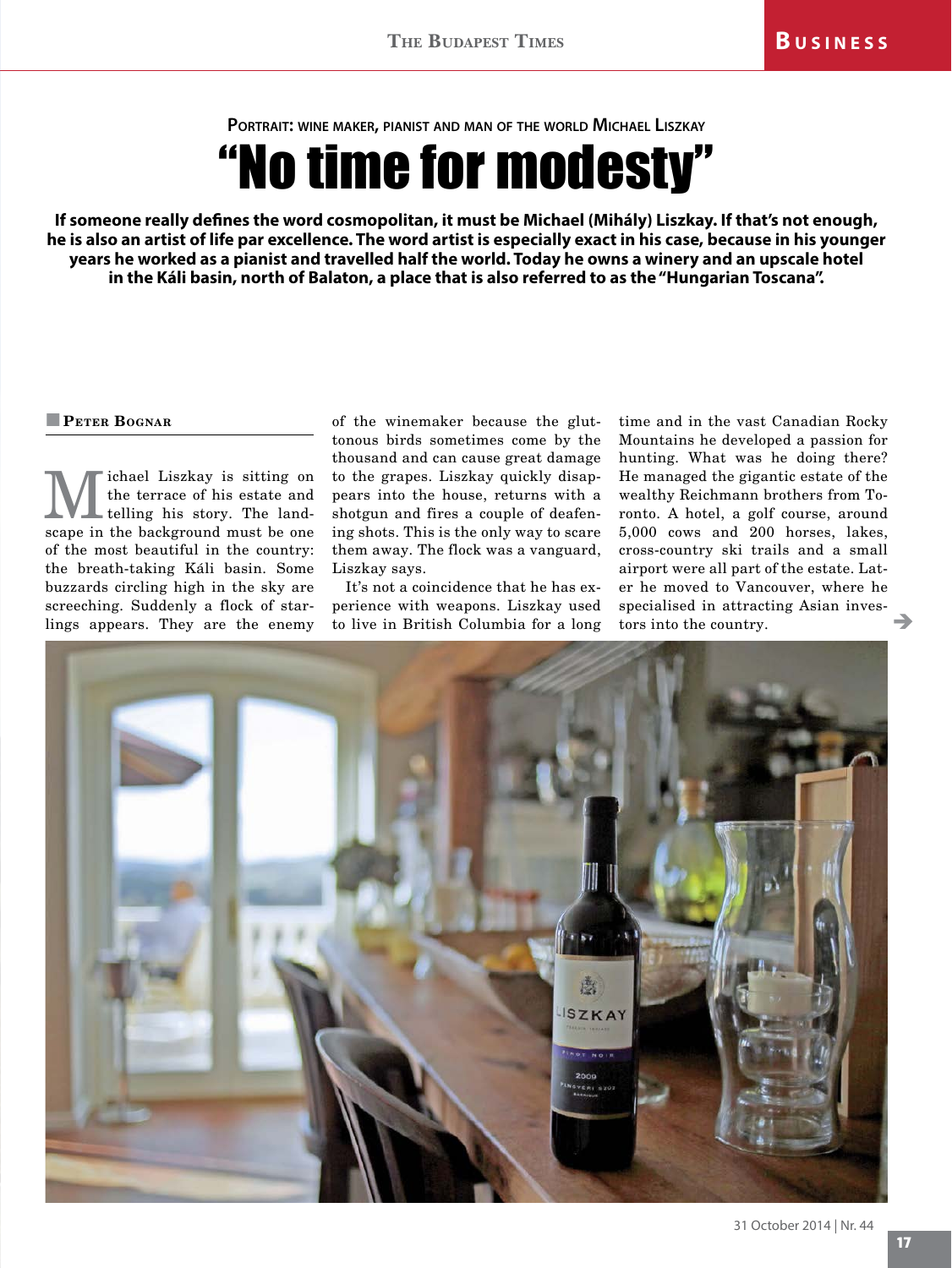

Let's start from the beginning. Liszkay was born during World War Two in Budapest. After the failed 1956 Uprising, he left for Yugoslavia in early 1957, fully alone, at the age of 16. He saw his parents again only 13 years later, two broken people seriously hurt by the loss of their two children (his sister emigrated to the USA ten years after he escaped the country) and life under communism.

## **Hip pianist in the Benelux states**

After spending around ten months in Yugoslavia, Liszkay moved to the Netherlands, where he graduated from high school and with the help of a state grant completed a valuable hotel manager training in Maastricht. Instead of working in the hotel industry after finishing school, he travelled widely as a pianist.

Surprisingly he cannot read music at all and plays completely by ear. He quickly advanced from being a beginner pub musician to "one of the most well-paid pianists of the Benelux states". He also played in Paris and London and on a boat commuting between Rotterdam and New York. Another stop was a posh hotel on a mountain top in Garmisch-Partenkirchen, Germany, where he befriended world-famous Austrian actress Romy Schneider.

When he was 25 years old, he decided to say goodbye to the bohemian

lifestyle and become a restaurant owner. He managed to buy and renovate a house listed as a historical monument in the middle of the trendy university district of Maastricht without any personal capital but with the financial support of a Belgian brewery. He convinced the brewery by committing himself to serve only their beer for the following 15 years. Later Liszkay operated three venues within the building: a Hungarian restaurant called "Puszta Grill", a bistro and a fish restaurant.

After the socialist Joop den Uyl came to power in the Netherlands in the 1970s, Liszkay rented his Maastricht gastronomy complex to the Belgian brewery. He says Uyl's policy was hostile towards the open market, and 350 entrepreneurs hastily left the Netherlands under his governance. Liszkay was also driven abroad. He moved to British Columbia with his family (he has a daughter and a son).

After the successful and prosperous decades spent in Canada, Lisz-